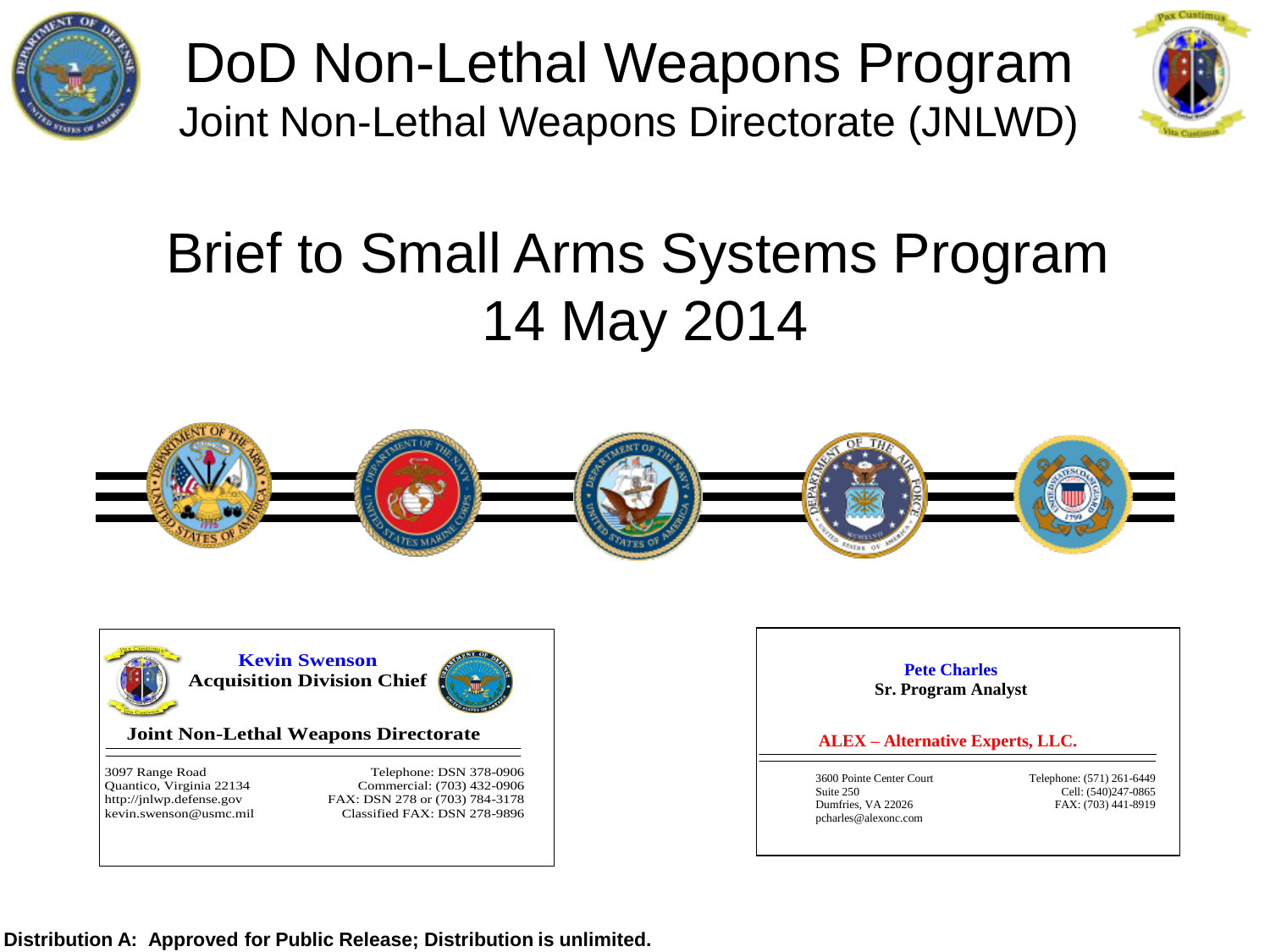





- Capabilities Based Assessment (revision)
- Joint Integration Program Update
- Current Programs of Interest:
	- Individual Non-lethal System / Non-Lethal Small Arms
	- XM-7 Spider Non-Lethal Launcher
	- Disable Point Target / Human Electro-Muscular Incapacitation
	- XM-1116 Extended Range Marking Munition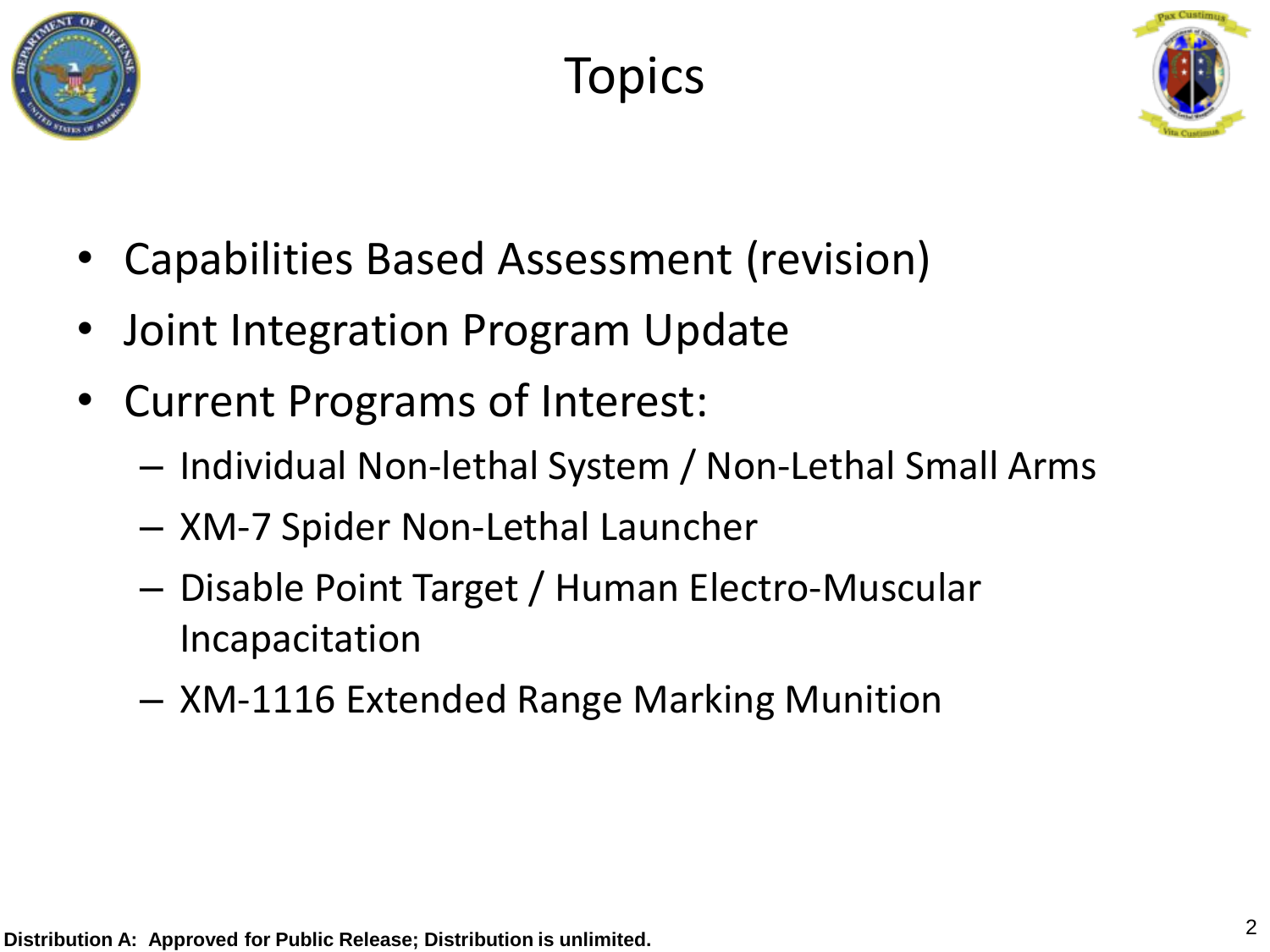



• **Military Problem -** The Joint Force Commander, operating throughout the range of military operations and in complex environments, lacks sufficient capability to immediately neutralize or incapacitate targets without causing permanent injury, death, or gross physical destruction. These effects are often associated with targets of unknown intent or targets that cannot be addressed with lethal weapons due to the potential for unacceptable collateral damage.

#### • **CBA Scoping Parameters**

- Capabilities that are explicitly designed and primarily employed to incapacitate targeted personnel or materiel, while minimizing fatalities, permanent injury to personnel, and undesired collateral damage in the target area or environment.
- Capabilities that deliver a level of force that achieves immediate target response.
- Capabilities that are intended to provide predictable and reversible effects.
- Tasks were derived through analysis of Major Combat Operations and Homeland Defense Scenarios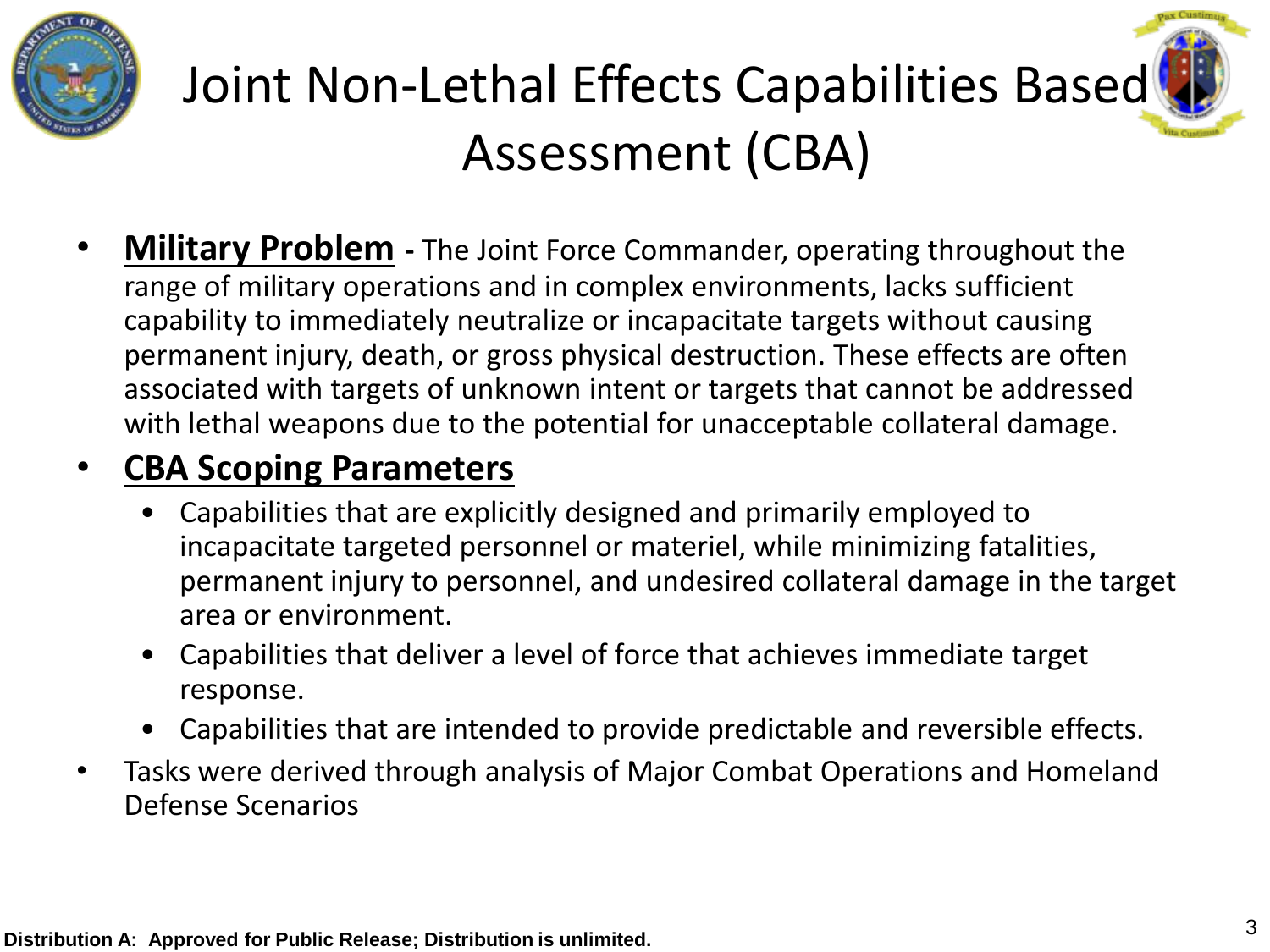

# CP Tasks, Conditions and Standards

**Suppress Individuals (Underwater; Single)**



#### **CONDITIONS & STANDARDS CP Tasks Deny Access Into/Out of an Area to Individual Move Individuals Through an Area Disable Individuals Suppress Individuals NL CP tasks: Incapacitating and reversible effects against individuals with the intent of not causing permanent injury. DENY Deny Access into/out of an Area to Individuals (Open; Single/Few/Many) Deny Access into/out of an Area to Individuals (Confined; Single/Few/ Many) Deny Access into/out of an Area to Individuals (Underwater; Single/Few/ Many) MOVE Move Individuals Through an Area (Open; Single/Few) Move Individuals Through an Area (Open; Many) Move Individuals Through an Area (Confined; Single/Few) Move Individuals Through an Area (Confined; Many) DISABLE Disable Individuals (Open; Single) Disable Individuals (Open; Few) Disable Individuals (Open; Many) Disable Individuals (Confined; Single/Few) Disable Individuals (Confined; Many) SUPPRESS Suppress Individual (Open; Single) Suppress Individuals (Open; Few) Suppress Individuals (Open; Many) Suppress Individuals (Confined; Single/ Few) Suppress Individuals (Confined; Many)**

**Distribution A: Approved for Public Release; Distribution is unlimited.**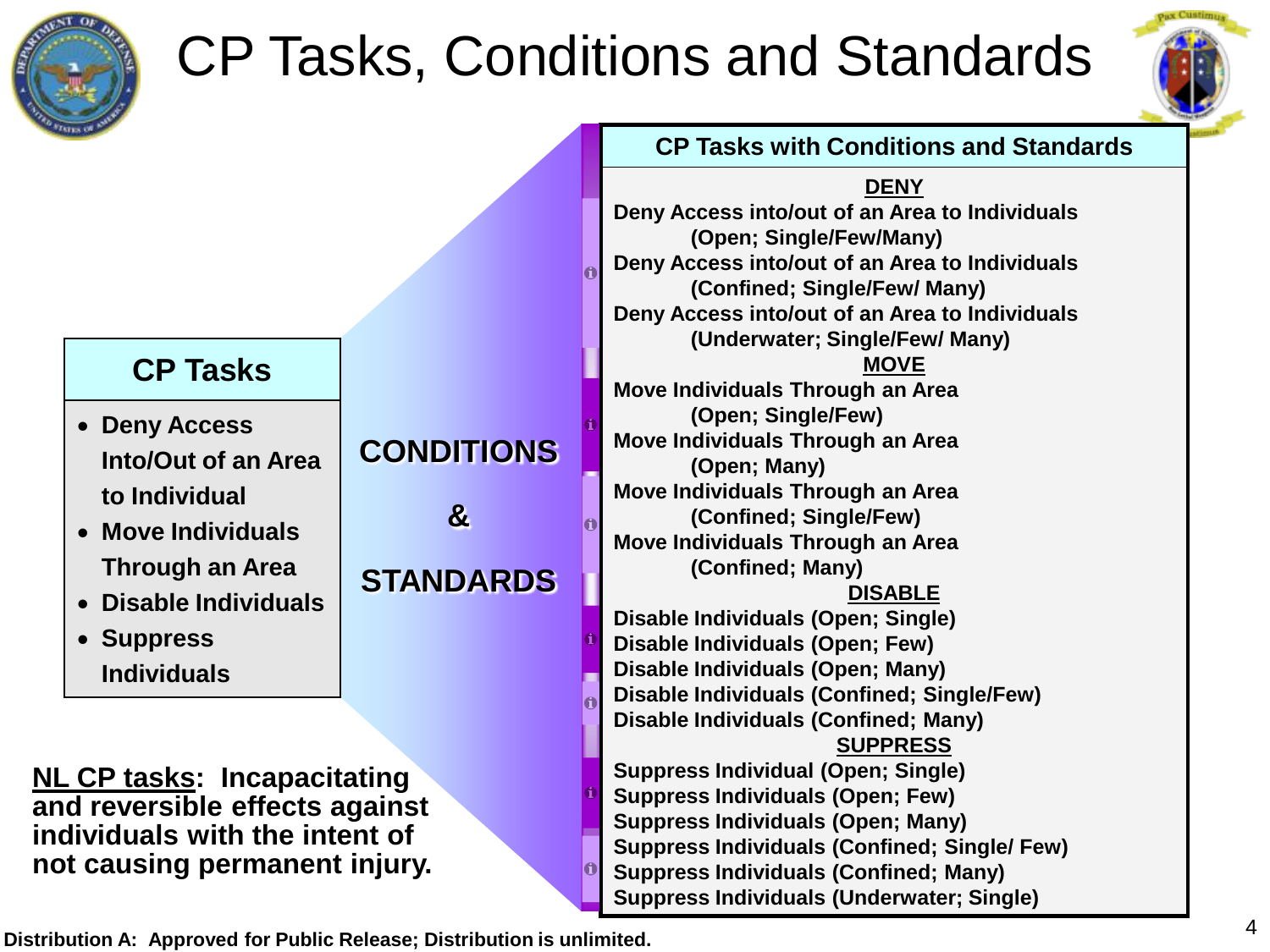

# CM Tasks, Conditions and Standards



| <b><i>NTHE O</i></b>                                      |                                  | <b>CM Tasks Based on Conditions and Standards</b>                                                                   |
|-----------------------------------------------------------|----------------------------------|---------------------------------------------------------------------------------------------------------------------|
| <b>CM Tasks</b>                                           |                                  | <b>VEHICLES</b><br><b>Stop Small Vehicle</b><br><b>Stop Small Vehicle, friendly in pursuit</b>                      |
| • Stop Vehicle<br><b>Disable Vehicle</b><br>• Stop Vessel |                                  | <b>Stop Medium Vehicle</b><br>Stop Medium Vehicle, friendly in pursuit<br><b>Stop Large Vehicle</b>                 |
| <b>Disable Vessel</b><br>• Stop Fixed-Wing                | <b>CONDITIONS</b>                | Stop Large Vehicle, friendly in pursuit<br><b>Disable Vehicle</b><br><b>Disable Many Vehicles</b><br><b>VESSELS</b> |
| Aircraft on the<br><b>Ground</b>                          | $\mathbf{g}$<br><b>STANDARDS</b> | <b>Stop Small Vessel</b><br><b>Stop Small Vessel, friendly underway</b><br>Stop Small Vessel, friendly in pursuit   |
| • Disable Aircraft on<br>the Ground                       |                                  | Stop Large Vessel, friendly performing intercept<br><b>Disable Vessel</b><br><b>Disable Many Vessels</b>            |
| • Divert Aircraft in the<br>Air                           |                                  | <b>AIRCRAFT</b><br><b>Stop Fixed-Wing Aircraft on the Ground</b><br><b>Disable Aircraft on the Ground</b>           |
| • Deny Access to<br><b>Facility</b>                       |                                  | <b>Divert Aircraft in the Air</b><br><b>FACILITIES</b><br><b>Deny Access to Facility</b>                            |

**NL CM tasks: Intent is incapacitating and reversible effects against materiel (e.g., vehicles, vessels, aircraft, buildings, etc.), that do not cause gross physical destruction (or lethality to personnel).**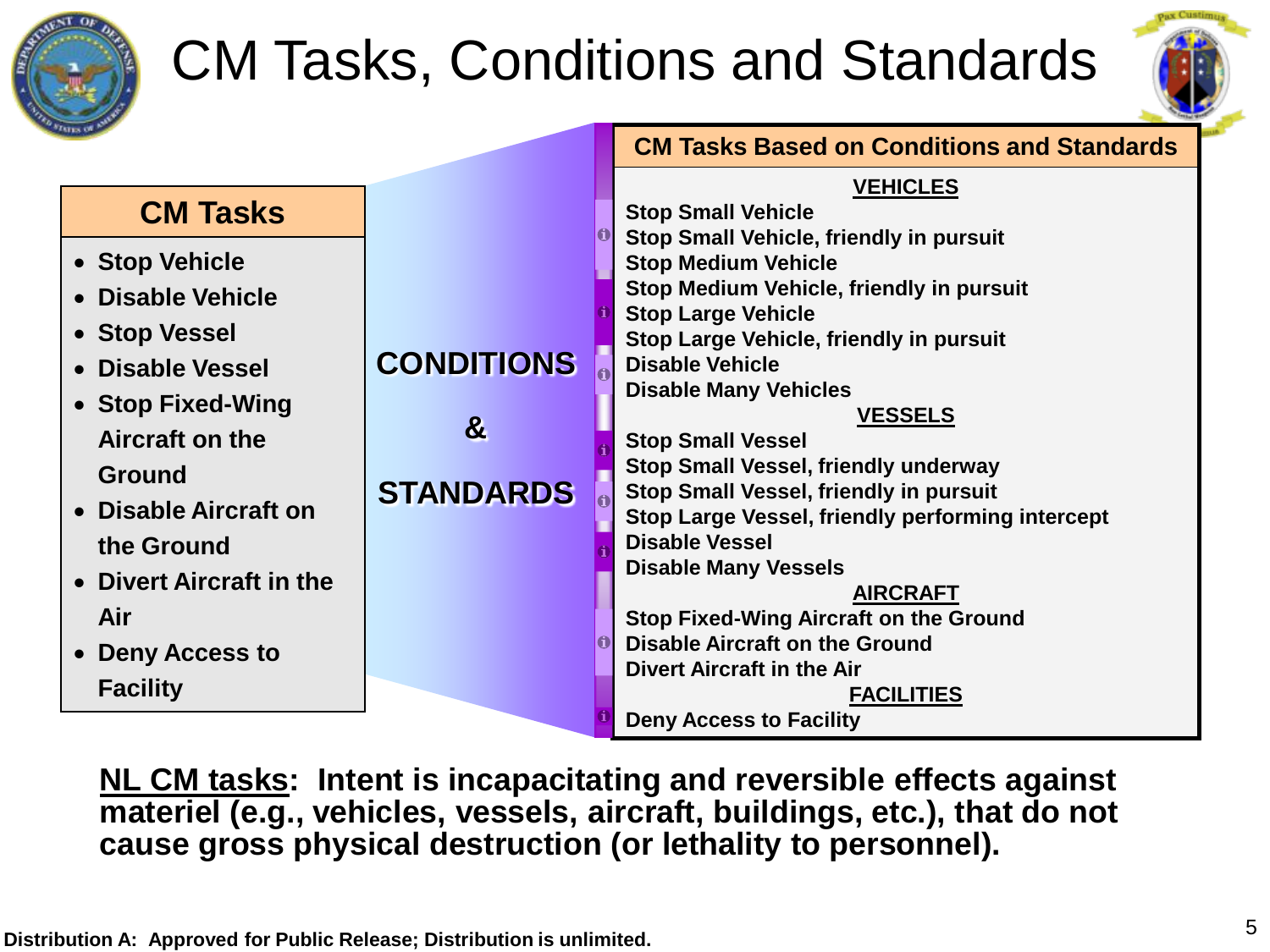

# NLE Conditions and Standards



### **NL Conditions**

- **Domain** (Air, Land and Maritime)
- **Day/Night**
- **Weather**
- **Space** (Open, Confined and Underwater)
- **Target Density** (Single, Few [2-7] and Many [greater than 7])
- **Target Mobility** (Moving and Static)
- **Friendly Disposition**

### **NL Standards**

- **Standoff:** Distance between the supported unit and the target
- **Coverage** (Point, Area, and Terrain/Area)
- **Duration:** Time an effect must last
- **Effect:** Desired outcome for each NL task
- **Onset Time:** Time for an applicable capability to take effect after it is applied to the target
- **Reversibility:** The ability to return the target to the pre-engagement level of capability.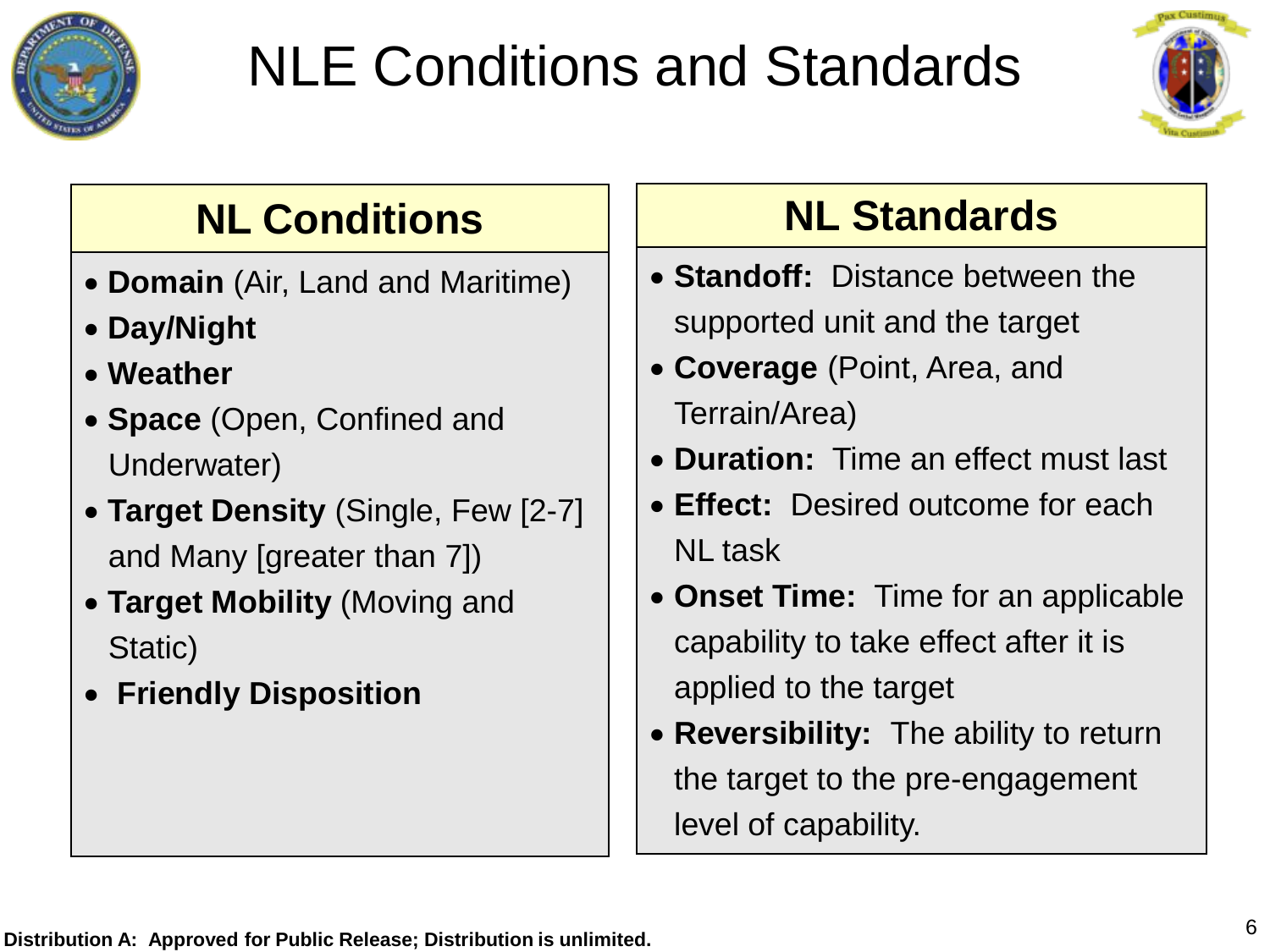

# Joint Integration Program (JIP) FY14 Plan



- **JIP is:**
	- The DoD NLW program to find, evaluate, and demonstrate COTS/NDI NLWs for rapid acquisition and fielding for Non-Lethal Capability Sets.
- **JIP Project Selection**
	- Competitive process to find projects that address current operational needs
	- FY15-19 JIP Efforts Funded by Un-Funded Requests
- **Fall JIP Event**
	- Harpers Ferry, WV 18-20 Nov 14
	- 18 Nov Vendor Expo Day (0900-1600)
		- Held at Customs and Border Protection, Advanced Training Center
		- Expect 70+ vendors
		- Area Law Enforcement and National Capital Region Government agencies invited
	- 19 Nov Advanced Planning Brief to Industry (0800-1000)
	- 19 Nov Range Demonstration (1200-2200)
		- Opportunity for warfighters to see and fire devices
		- Anticipate time for 20-30 vendors to demo
		- Night demo of light and laser products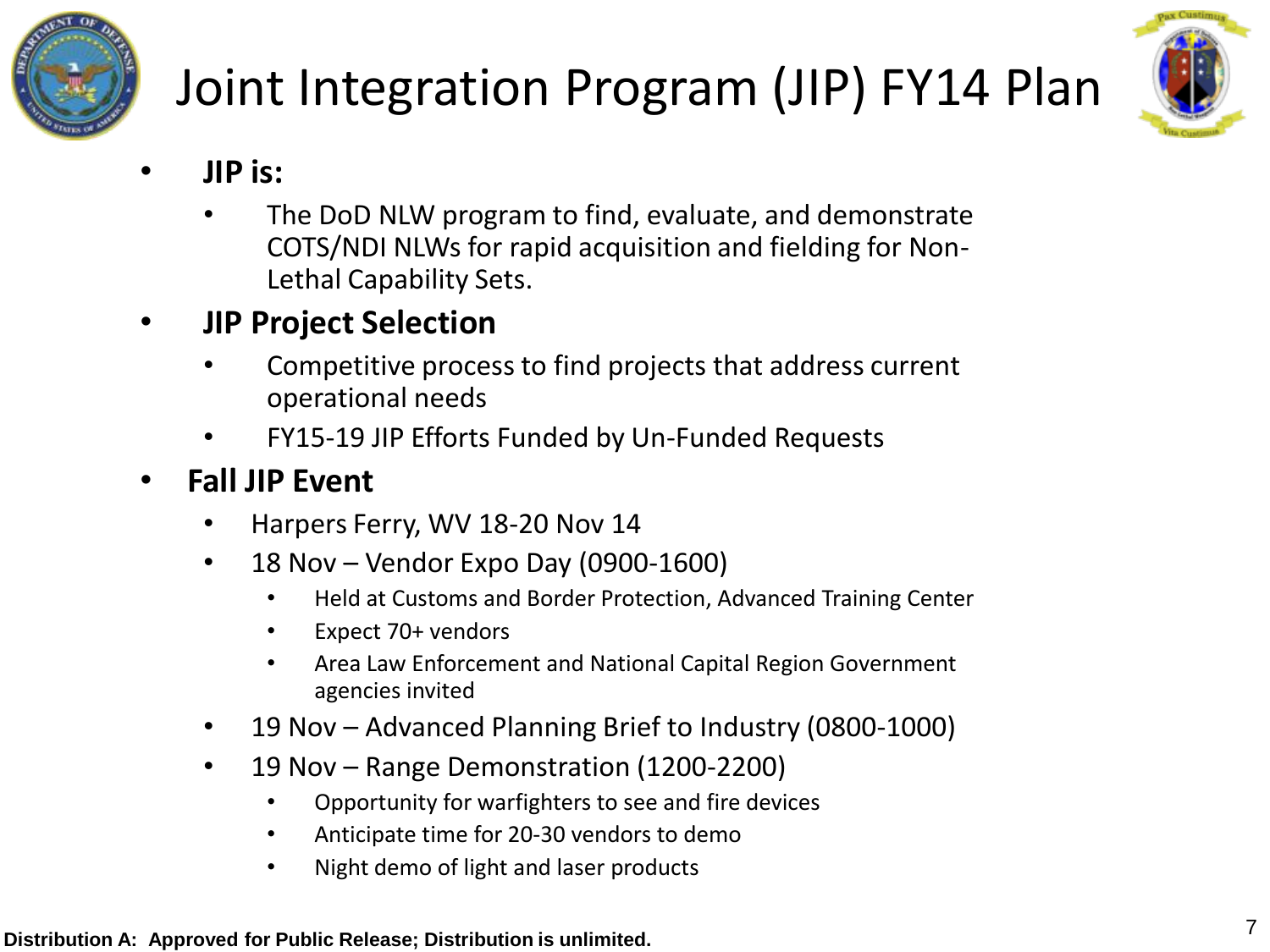

## Individual Non-lethal System



#### **Purpose**

- The INS is an Army effort to develop a single solution for the dismounted warfighter, which will replace the current suite of NL munitions
- In order to satisfactorily replace the current suite of NL munitions, the INS is needs to have the capability to achieve consistent NL effects on targets at varying distances across an extended range envelope

#### **Background**

- Army Munitions Requirement Working Group (AMRWG) recommended that the Combat Developer Community **identify one system/munition to meet the full desired range capability**
- **Takeaway: The Army needed a single solution to replace multiple munitions with one system**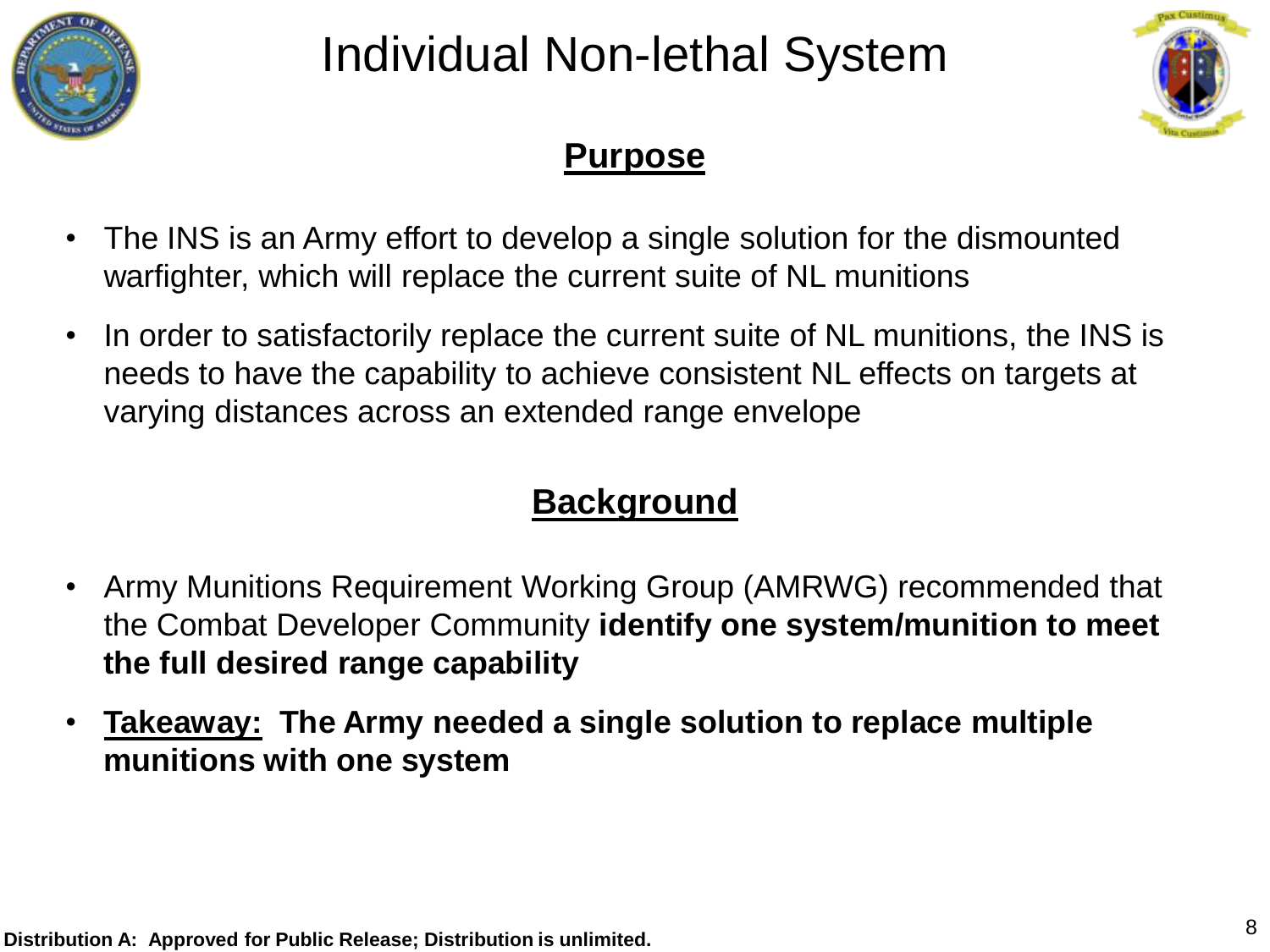

Individual Non-lethal System



#### **The overall INS effort is composed of various efforts:**

#### **Non Lethal Small Arms (NLSA)**

- To assist the INS combat development process (Analysis of Alternatives) by assessing the current state of the industry *(co-funded by JNLWD and PM-SW)*
- Relevant industry NL weapon systems will be procured, safety tested, and then evaluated by Users in a Military Utility Assessment (MUA) to obtain User feedback on state of COTS items
- 2 vendors currently under contract (Battelle and Metal Storm), looking for additional capabilities to evaluate.

#### **INS Maximum Range Requirement Modeling and Simulation (M&S)**

- To assist the INS combat development process (requirements generation) by defining the maximum range requirement for the weapon system
- A set of virtual operational scenarios will be developed and simulated using Battle Lab and warfighter participants to determine an appropriate maximum range requirement

#### **ARDEC INS S&T Initiative**

• Planned FY15-18 S&T effort to develop variable-velocity technologies to meet INS requirements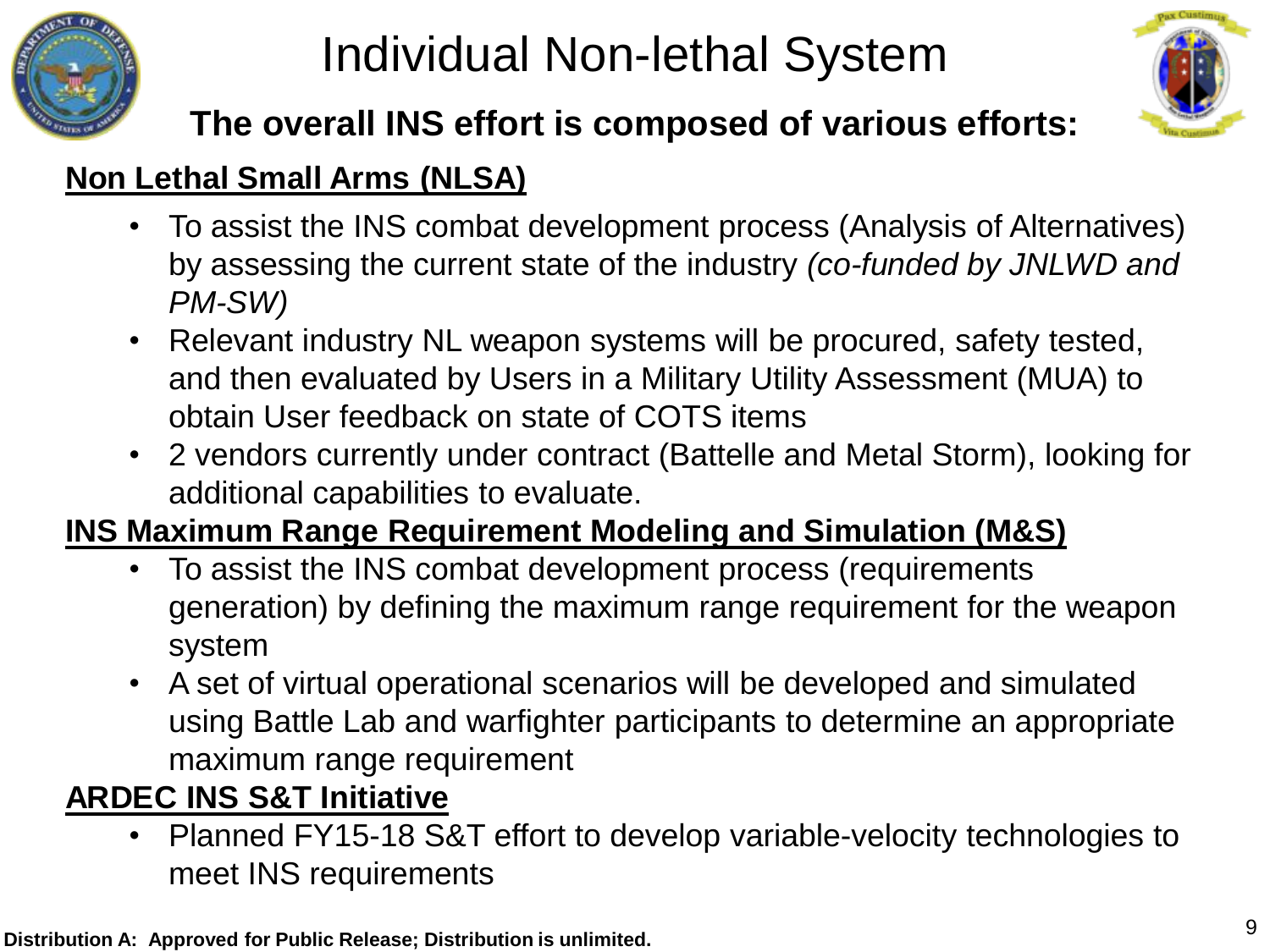

### Individual Non-lethal System (INS) / Non-Lethal Small Arms (NLSA)



### Project | Requirements

Capabilities **Solicitation Details** Provide a single solution to replace multiple munitions with one system. First phase is evaluation of current technology. Second phase is modeling and simulation to guide requirements definition. Third phase is technology development. **Maximum Effective**: TBD by project M&S **Minimum Safe**: 5m **Payload**: Currently blunt impact **Effects**: Suppress individuals **Weight**: TBD by this project • Provide a consistent effect from min safe to max effective • Replace current multiple muntions with one system Not overburden the warfighter • DOTC Contract To procure various COTS systems • Will Feed into Scoping of INS S&T Project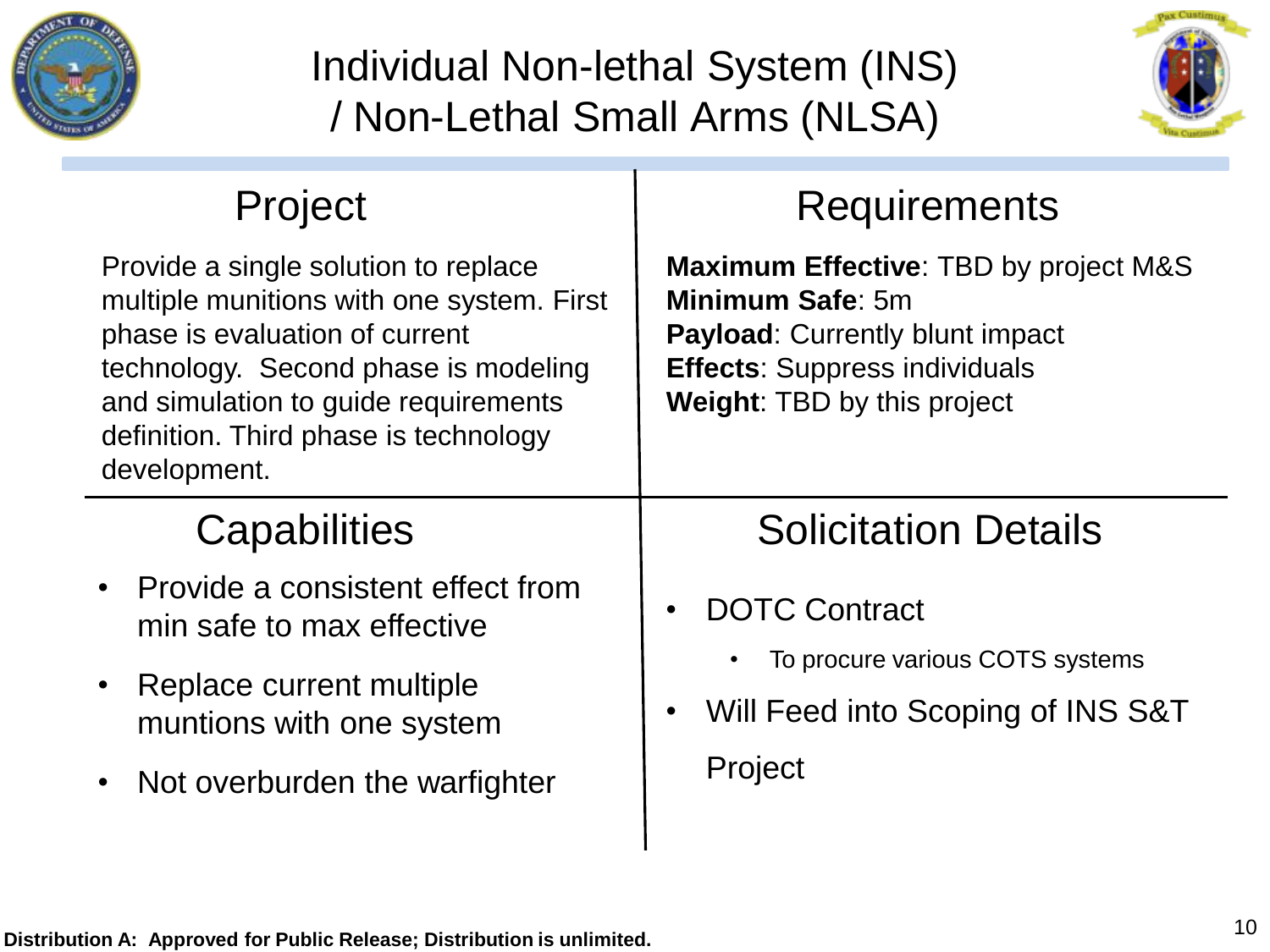



| Project                                                                                                              | <b>Requirements</b>                                                                                                                                                                            |
|----------------------------------------------------------------------------------------------------------------------|------------------------------------------------------------------------------------------------------------------------------------------------------------------------------------------------|
| Provide standoff, counter-personnel,<br>area denial effect. System will be based<br>on the existing Spider Launcher. | <b>Maximum Effective: 1000m</b><br><b>Minimum Safe: 5m</b><br><b>Payload:</b> Based on existing stingball and<br>flashbang grenades<br><b>Effects: Blunt impact and light/sound</b><br>Weight: |
| <b>Capabilities</b>                                                                                                  | <b>Solicitation Details</b>                                                                                                                                                                    |
| <b>Standoff capability</b>                                                                                           | <b>Performance Spec</b><br>$\bullet$                                                                                                                                                           |
| Man in the loop activation                                                                                           | No contract action yet<br>$\bullet$                                                                                                                                                            |
| Area denial with pre-emplaced                                                                                        |                                                                                                                                                                                                |
| launchers                                                                                                            |                                                                                                                                                                                                |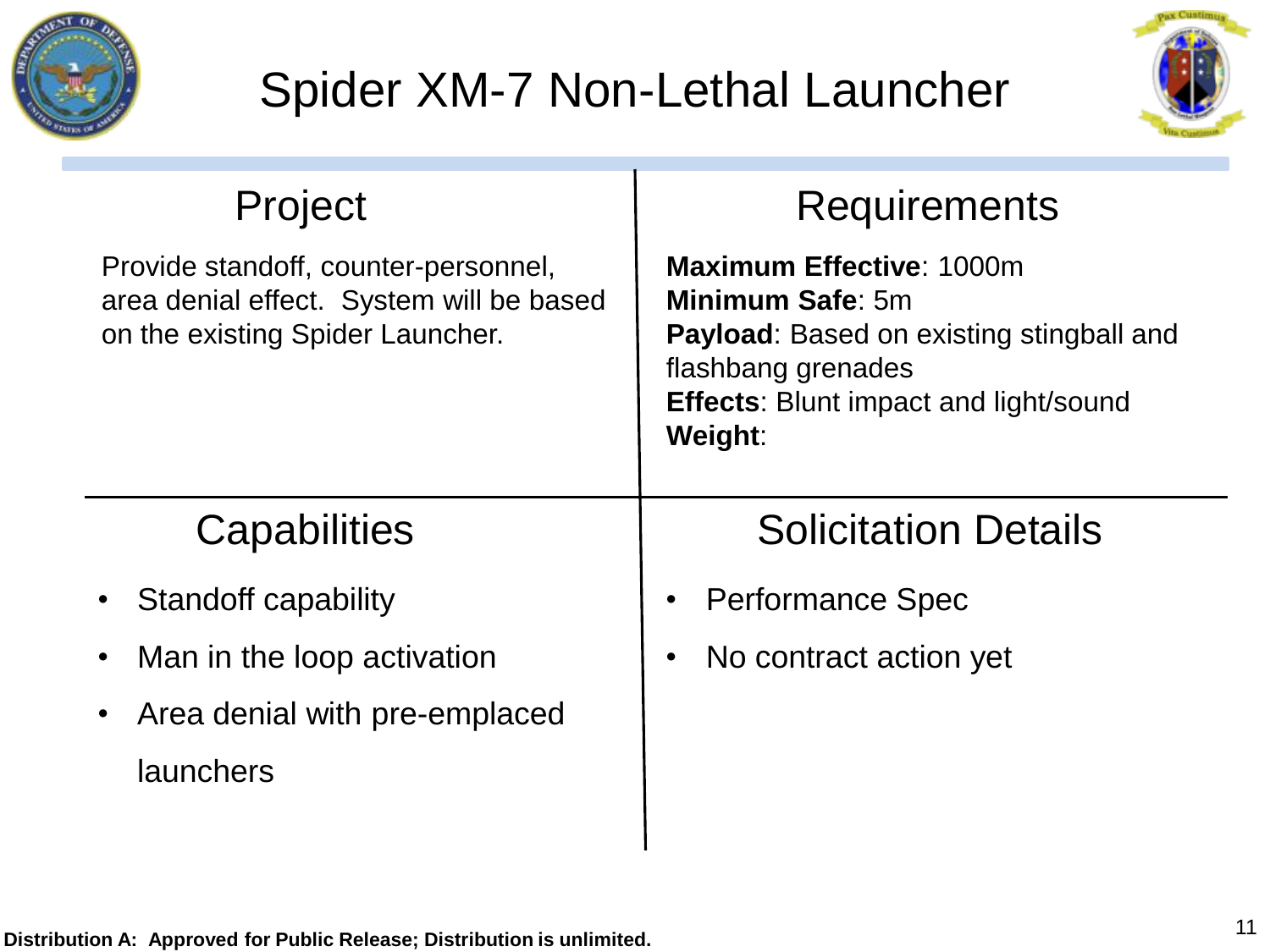

### Disable Point Target Project



| Project                                                                                                                                                  | <b>Requirements</b>                                                                                                                                                                                                         |
|----------------------------------------------------------------------------------------------------------------------------------------------------------|-----------------------------------------------------------------------------------------------------------------------------------------------------------------------------------------------------------------------------|
| Provide a non-lethal, un-tethered, line of<br>sight, counter personnel capability<br>employed to disable personnel beyond<br>the range of thrown objects | <b>Maximum Effective</b> : 50m $(T)$ , 100m $(O)$<br>Minimum Safe: $10m(T)$ , $2m(O)$<br><b>Payload:</b> Electronics and batter to deliver<br>effect<br><b>Effects: Human Electro-Muscular</b><br>Incapacitation<br>Weight: |
| Capabilities                                                                                                                                             | <b>Solicitation Details</b>                                                                                                                                                                                                 |
| Delivers a high voltage, low<br>current wave form to incapacitate<br>target individual                                                                   | RFP Jan 14, Performance Spec                                                                                                                                                                                                |
| Delivers effect for a duration long<br>enough for friendly forces to<br>detain the target                                                                |                                                                                                                                                                                                                             |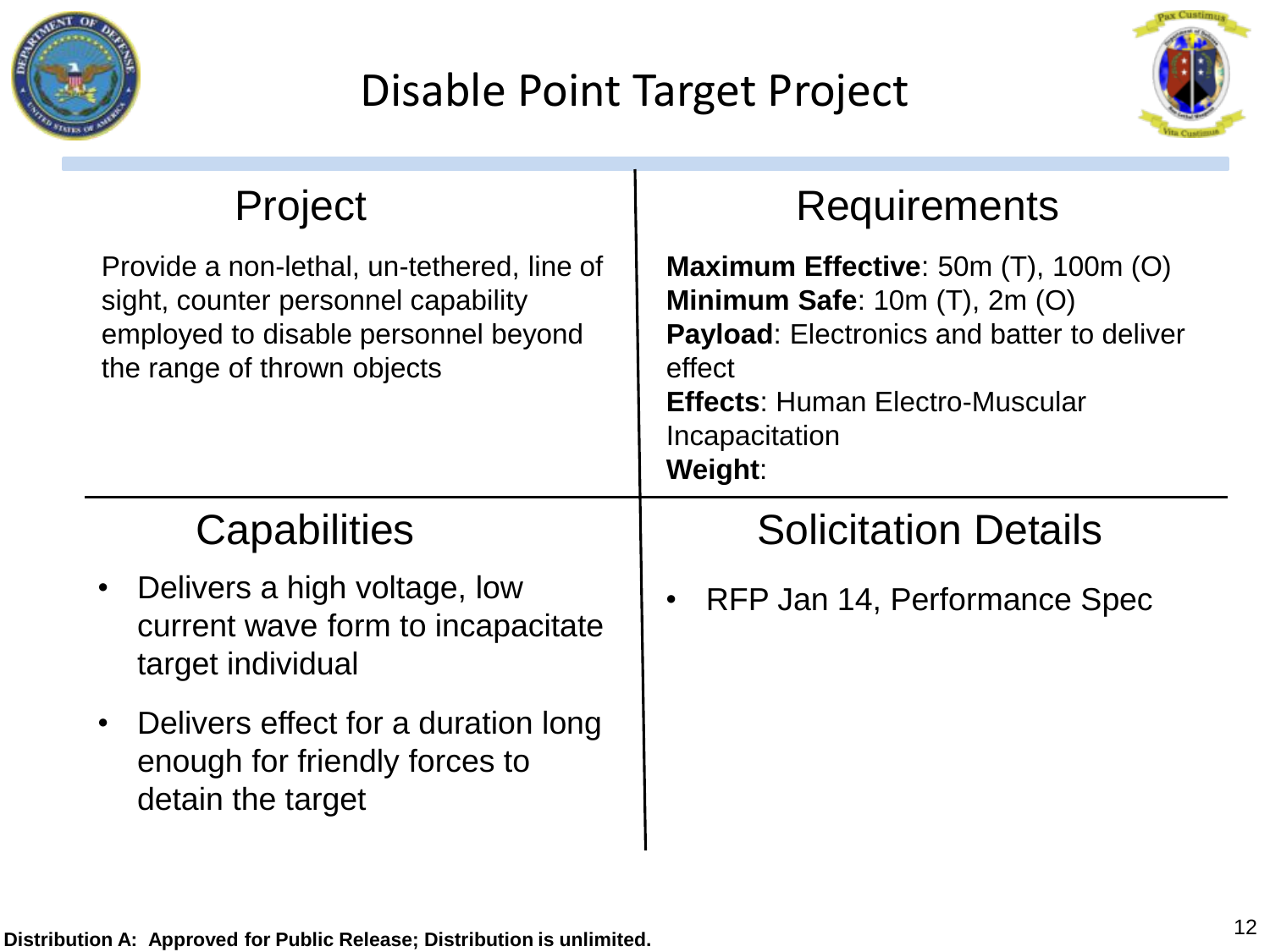

# 12 Gauge Non-Lethal Extended Range Marking Munition (XM1116)



### Project | Requirements

| The XM1116 will provide an increased<br>measure of force protection during<br>Escalation of Force (EOF) procedures<br>by providing Soldiers with an extended<br>range NL munition that will provide<br>additional time to transition to lethal<br>force if necessary. | Maximum Effective: 50m (T), 75m (O)<br>Minimum Safe: $30m$ (T), $10m$ (O)<br>Payload:<br><b>Effects: Blunt impact and marking</b><br>Weight: |
|-----------------------------------------------------------------------------------------------------------------------------------------------------------------------------------------------------------------------------------------------------------------------|----------------------------------------------------------------------------------------------------------------------------------------------|
| Capabilities                                                                                                                                                                                                                                                          | <b>Solicitation Details</b>                                                                                                                  |
| Increased range window for safe<br>$\bullet$<br><b>use</b>                                                                                                                                                                                                            | RFP 1QFY16                                                                                                                                   |
| Marking of target for later<br>$\bullet$<br>identification                                                                                                                                                                                                            |                                                                                                                                              |